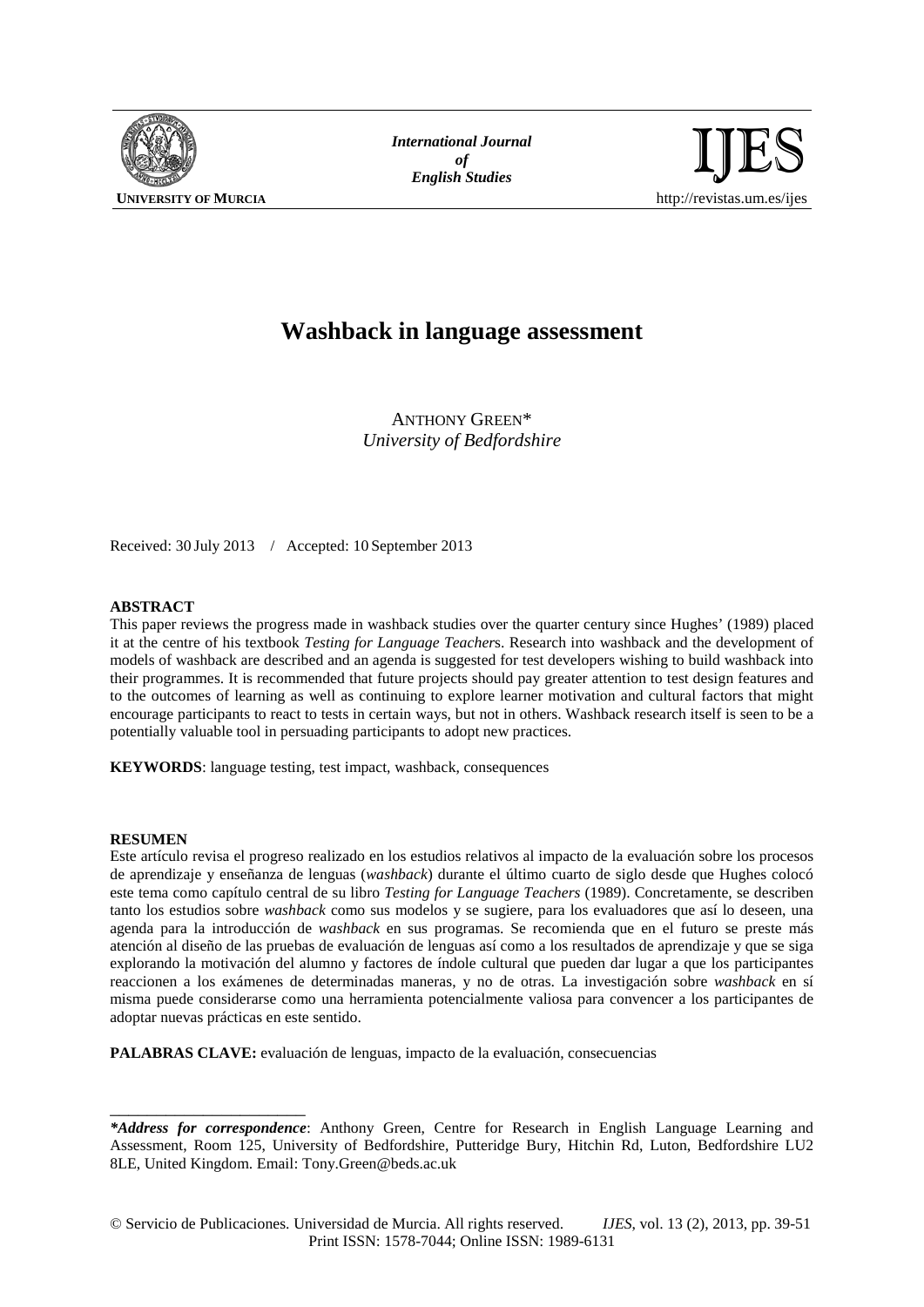# **1. INTRODUCTION**

*Washback* refers to the impact that a test has on the teaching and learning done in preparation for it. This paper reviews research conducted into washback over the quarter century since the publication of Hughes' standard text *Testing for Language Teacher*s (1989). Hughes presented washback (or *backwash* as he called it) as a key concern for teachers. This prompted researchers to begin to investigate whether and how washback came about in different contexts. This paper first offers an extended definition, and then outlines the research that has been carried out into washback. Consideration is given to how findings have informed the development of theoretical frameworks explaining how washback occurs and features that may influence its course. Finally, these frameworks are used to outline an agenda for language test developers who wish to apply the lessons from washback research to their own practices.

Two related trends in language assessment over recent decades have encouraged growth in interest in washback. The first, reflected in Hughes' (1989), has been a movement in test design towards performance testing involving attempts to create assessment tasks that more closely resemble real-world applications of language related knowledge, skills and abilities. The other has been a shift in views of test validity to embrace the use of tests as instruments of social policy.

## **2. ASPECTS OF WASHBACK**

A distinction has often been made between the *extent* (Bachman & Palmer, 1996) or *intensity* (Cheng, 2005) of washback and its *direction* (beneficial or damaging) (Alderson & Wall, 1993; Hughes, 1989). The importance afforded to a test has traditionally been regarded as the motivating force that drives washback, leading to more or less intense effects. The design of the test and the tasks it includes are seen as a rudder that can guide washback in a beneficial or damaging direction (Bailey, 1996, Hughes, 1989).

Washback intensity (Cheng, 2005) refers to the degree to which participants will adjust their behaviour to meet the demands of a test. Hughes (1993) suggested that washback should only be anticipated where participants are i) motivated to succeed on the test, ii) believe they know how to be successful and iii) believe they have sufficient resources to succeed. If the test is not seen to matter, there is little incentive to prepare for it.

Washback is usually evaluated as taking a beneficial or damaging direction to the extent that it encourages or discourages forms of teaching or learning intended by the test developers or considered to be appropriate on other grounds. Of course, what is considered to be appropriate will depend on the position adopted by those making the judgment and the educational goals he or she espouses (Hamp-Lyons, 1987; Mehrens, 1998). Arguments about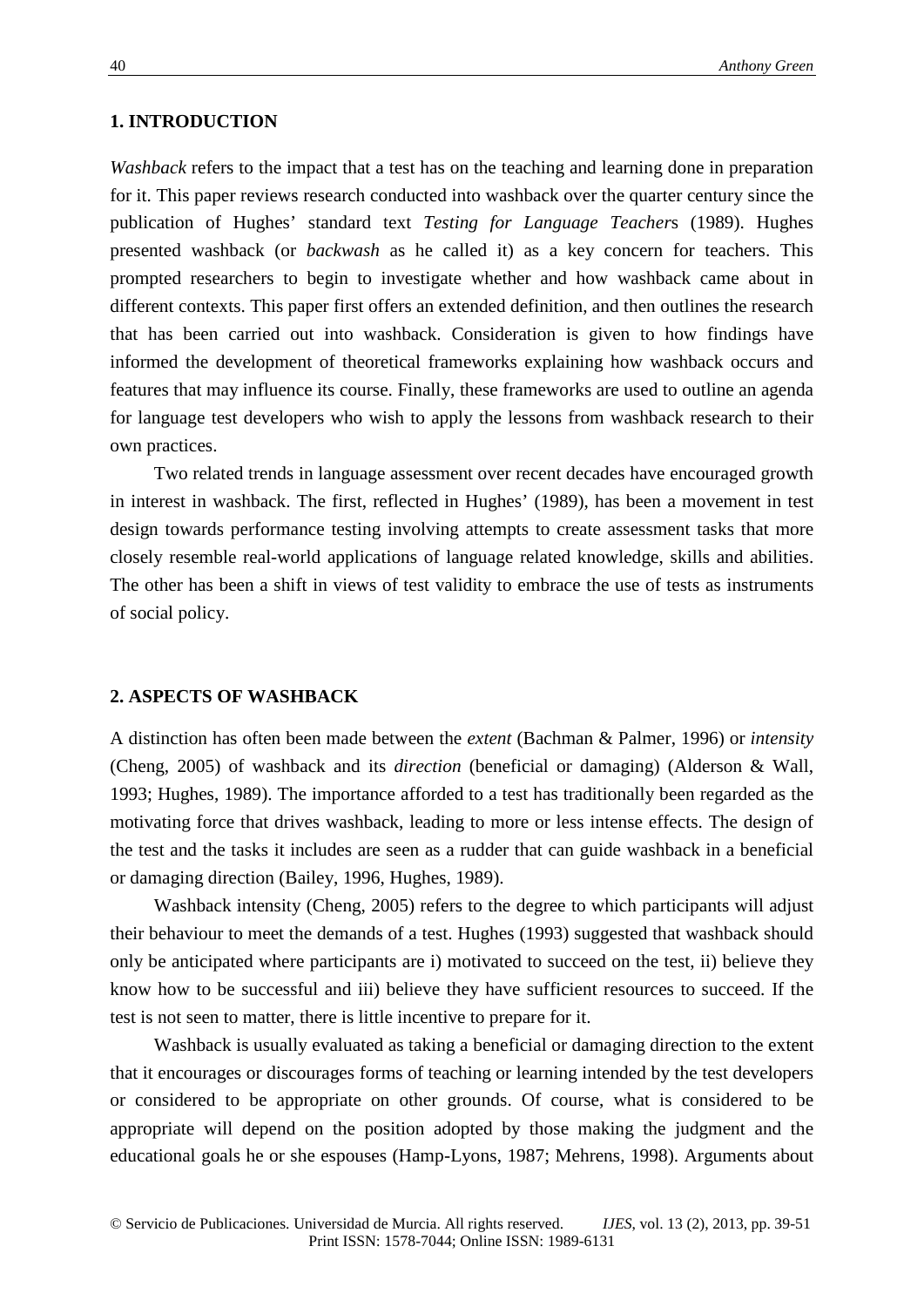the direction of washback are an expression of debates between competing theories of learning.

Language testing as a field has traditionally been concerned with issues of test design and has given much less attention to the consequences of the use of tests within educational systems. This is perhaps because matters of design lie much more clearly within the control of developers. There is an argument that washback effects can be adequately addressed within the established approach. Messick (1996) has frequently been quoted as recommending to test developers, "rather than seeking washback as a sign of test validity, seek validity by design as a likely basis for washback" (p. 252). A well-designed test should encourage good teaching; a poorly designed test will tempt teachers and learners into practices that have limited value in relation to long-term learning goals.

Unfortunately, as Messick (1996) observes, no test can hope to eliminate the twin threats to validity of construct irrelevance and construct under-representation. In spite of the best efforts of test developers, the skills needed to succeed on a test can never fully equate to the skills required for success in a target language use domain (Bachman & Palmer, 2010). The limitations on the time and space available for testing mean that developers have to be selective in what they test and be pragmatic in how they carry out the test. There are restrictions on the types of task they can employ which mean that test tasks can never fully reproduce a 'real life' experience.

Just as it qualifies the inferences that users are able to make on the basis of test scores, construct under-representation associated with limitations on test content and format has implications for teaching and learning. Because of their selectivity, it has been suggested for well over a hundred years that the use of tests tends to 'narrow the curriculum' and that 'what is tested is what gets taught' (see for example Herbert, 1889). Teachers may decide to focus only on the skills and knowledge required for the test, giving practice in test-like activities to the exclusion of anything that does not appear on the test. Construct-irrelevance can encourage training in test taking skills that may have little value for any other purpose. The greater the differences between test taking processes and real-world language use, the greater the risk of damaging washback.

Naturally, when a test is used as part of an educational system, many factors other than the design of the test contribute to the nature of learning outcomes. As Messick (1996) pointed out, "a poor test may be associated with positive effects and a good test with negative effects because of other things that are done or not done in the educational system" (p. 242). Effects brought about by, for example, poor teacher training or ingrained approaches to learning have no implications for the validity of the test. On the other hand, where tests are intended to encourage improvements to education, issues of this nature must be confronted. For some, this implies expanding our definition of validity to encompass the integration of tests with other aspects of the educational system: systemic validity (Frederickson & Collins, 1989). For others these are "sources of adverse consequences that are beyond invalidity"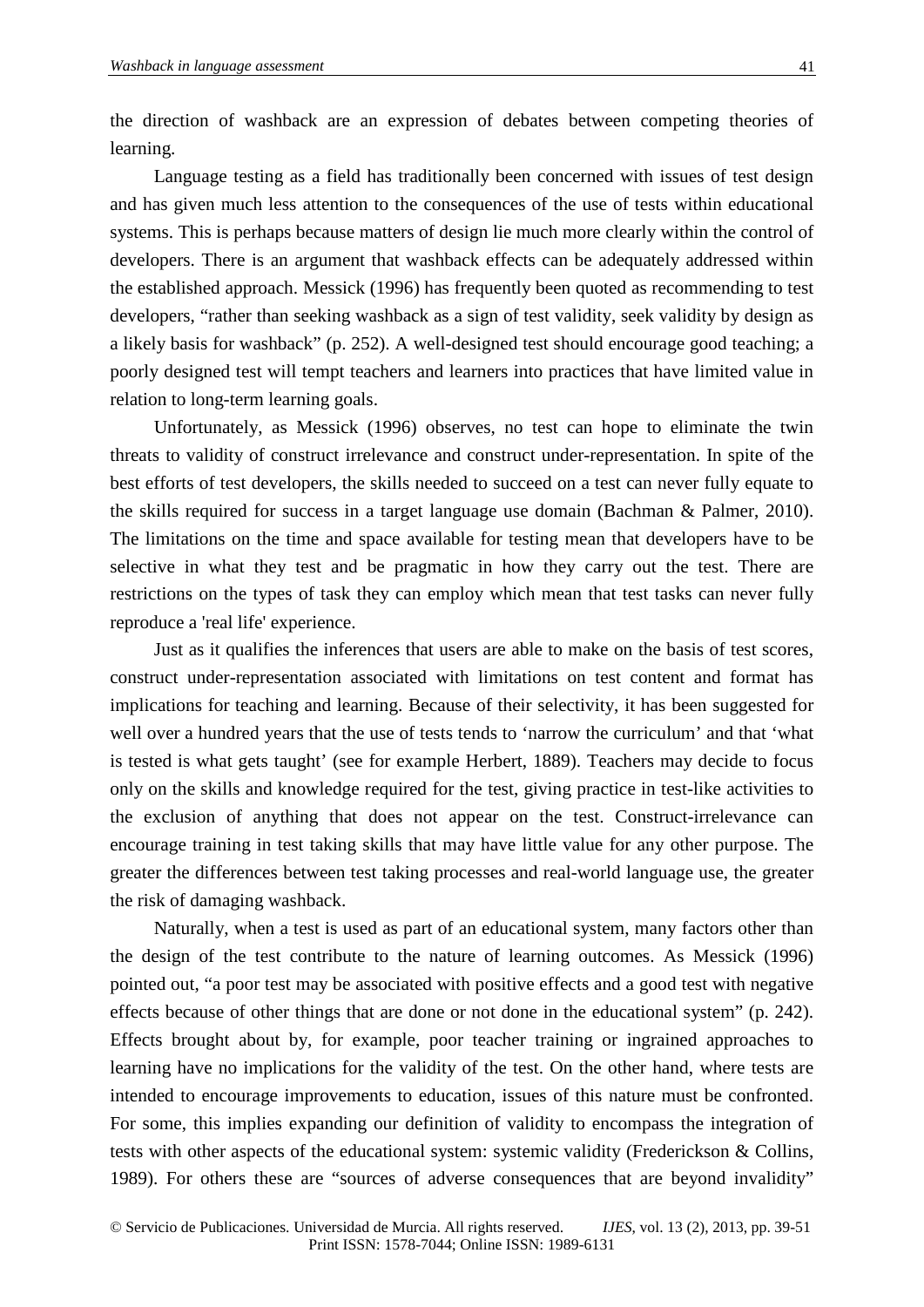(Bachman, 2005: 16), but that should nonetheless be considered in an assessment *use* (rather than just *validity*) argument.

While some commentators have focused on test design, others have contested that negative consequences of tests result from their use in determining test takers' life chances. The imperative to succeed on a test encourages teachers and learners to adopt short-term strategies, prioritising memorisation of large amounts of content over building a deeper understanding of underlying principles. The most deleterious effects come from high stakes tests that control access to opportunities and so are seen as very important to test takers' life chances (Crooks, 1998). The choice of test format and content may have a relatively trivial impact on this behaviour.

## **3. RESEARCH INTO WASHBACK**

Studies of washback effects in language testing contexts began to appear in the early 1990s. These have generally either investigated the ongoing effects of established testing programmes or looked into how changes in systems of assessment affect educational practice. Alderson and Wall (1993) is often cited as a foundational text in washback studies as it set out an agenda for washback research. The authors questioned the assumptions being made about the effects of innovative forms of testing and argued that systematic study was needed in order to confirm the presence and nature of washback in any given context.

To systematise the investigation of washback, Alderson and Wall (1993) suggested a set of hypotheses that involved distinctions between effects on attitudes and effects on the content of teaching and learning and between impacts on methods and impacts on processes. They criticized earlier research into washback from language tests (Hughes, 1988; Khaniya, 1990) for supposedly deterministic assumptions and for a lack of empirical data on actual classroom practices (the early studies had relied on insights from interested participants gathered through questionnaires and interviews).

A further impetus to the emergence of washback studies was provided by a special issue of *Language Testing* in 1996 edited by Alderson and Wall with theoretically oriented contributions from Messick and Bailey and research reports by Alderson and Hamp-Lyons; Shohamy, Donitsa-Schmidt and Ferman; Wall (1996) and Watanabe (1996).

Broadly following the approach laid down by Alderson and Wall (1993), many of the studies that followed combined quantitative data from questionnaires with more qualitative descriptions of educational practices based on interviews and direct classroom observation (Burrows, 1998; Cheng, 2005, Watanabe, 1996). The focus has most often been on teachers and classroom practices, although studies of learners have also begun to appear (Gosa, 2005; Green, 2007; Tsagari, 2010; Xia & Andrews, 2013). Findings tend to underline the variety in whether, how and why participants incorporate test preparation into their practices. The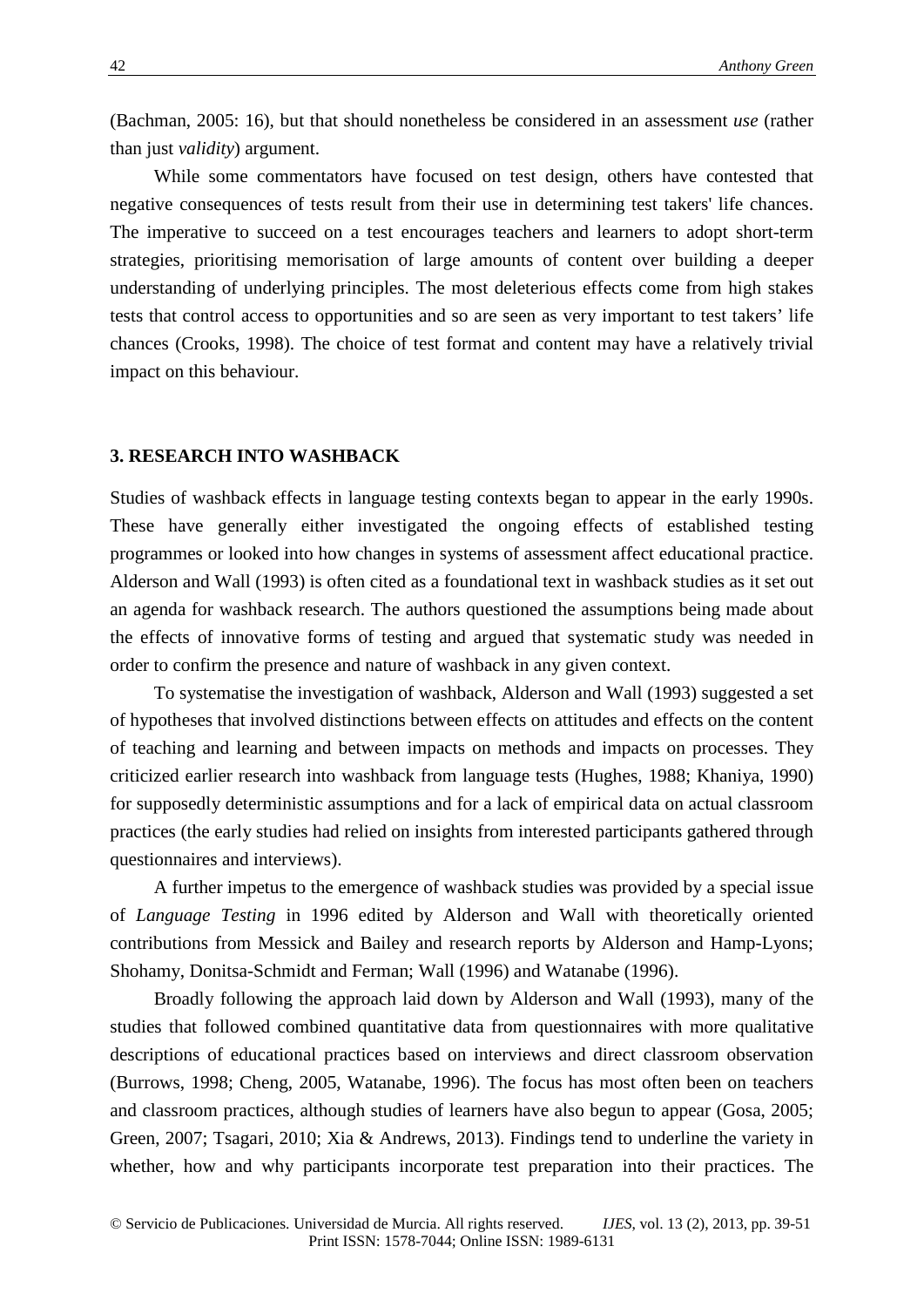majority of the published studies have involved large-scale national and international tests used for university entrance. However, a wide range of contexts have been explored including low-stakes classroom assessment systems.

The available evidence suggests that teachers do tend both to limit the content of instruction to material covered in the test and use tasks in the classroom that reflect test tasks, but that methods of teaching are less obviously affected (Alderson & Hamp-Lyons, 1996; Qi, 2005; Wall, 2005; Watanabe, 1996). However, it also appears from studies involving surveys and interviews with participants, analyses of textbook materials (Saville  $\&$  Hawkey, 2004, Tsagari, 2010) and classroom observation (Alderson & Hamp-Lyons, 1996; Green, 2007; Watanabe, 2004) that materials writers and teachers are selective in focusing more on certain aspects of a test (or test prep textbook) than on others. Learners have not been as extensively studied as teachers, but the evidence suggests that they also determine for themselves how best to prepare and that washback to the learner does not flow in a straightforward manner either directly from the test or from washback to the teacher (Gosa, 2004; Green, 2007; Mickan & Motteram, 2010; Xie & Andrews, 2013).

A shortcoming of much recent research has been the lack of attention to learning outcomes. Studies that fail to investigate whether test preparation strategies result in improved scores on the test in question must struggle to show that preparation is truly relevant to the test. Messick (1996) insisted that products must be of central importance in washback research. In the context of the TOEFL 2000 initiative, he argued that 'programme practices and individual learner strategies' should be related to 'TOEFL proficiency outcomes' (Messick quoted in Bailey, 1996: 274). Similarly Hughes (1993) recommended that research should start from the identification of the skills intended to be developed, with washback being evaluated in light of the degree to which these skills improve or decline when a test is introduced.

Alderson and Hamp-Lyons (1996) made the point that although teachers may choose to follow the format of a test in their test preparation classes, they may have no solid evidence that this will help their students to improve their scores. It is just that this seems an obvious way to approach the short-term goal of passing the test. Hamp-Lyons (1998) suggested that poor teaching practices associated with TOEFL classes might result from a pervasive culture within the English language teaching profession rather than the format and content of the test itself. Green's (2007) investigation of IELTS test preparation practices suggested that, contrary to teachers' beliefs, there was no substantial benefit in focusing on the test in preference to studying broader English for academic purposes program. In cases of this kind, teacher education might lead to greater benefits than can be achieved through test reform. Factors affecting test preparation include deficits in resources; lack of knowledge of the test, lack of training among participants and conservatism on the part of those who consider the innovations as a threat to their current status. These are all issues that can be anticipated and addressed without adjustments to test design.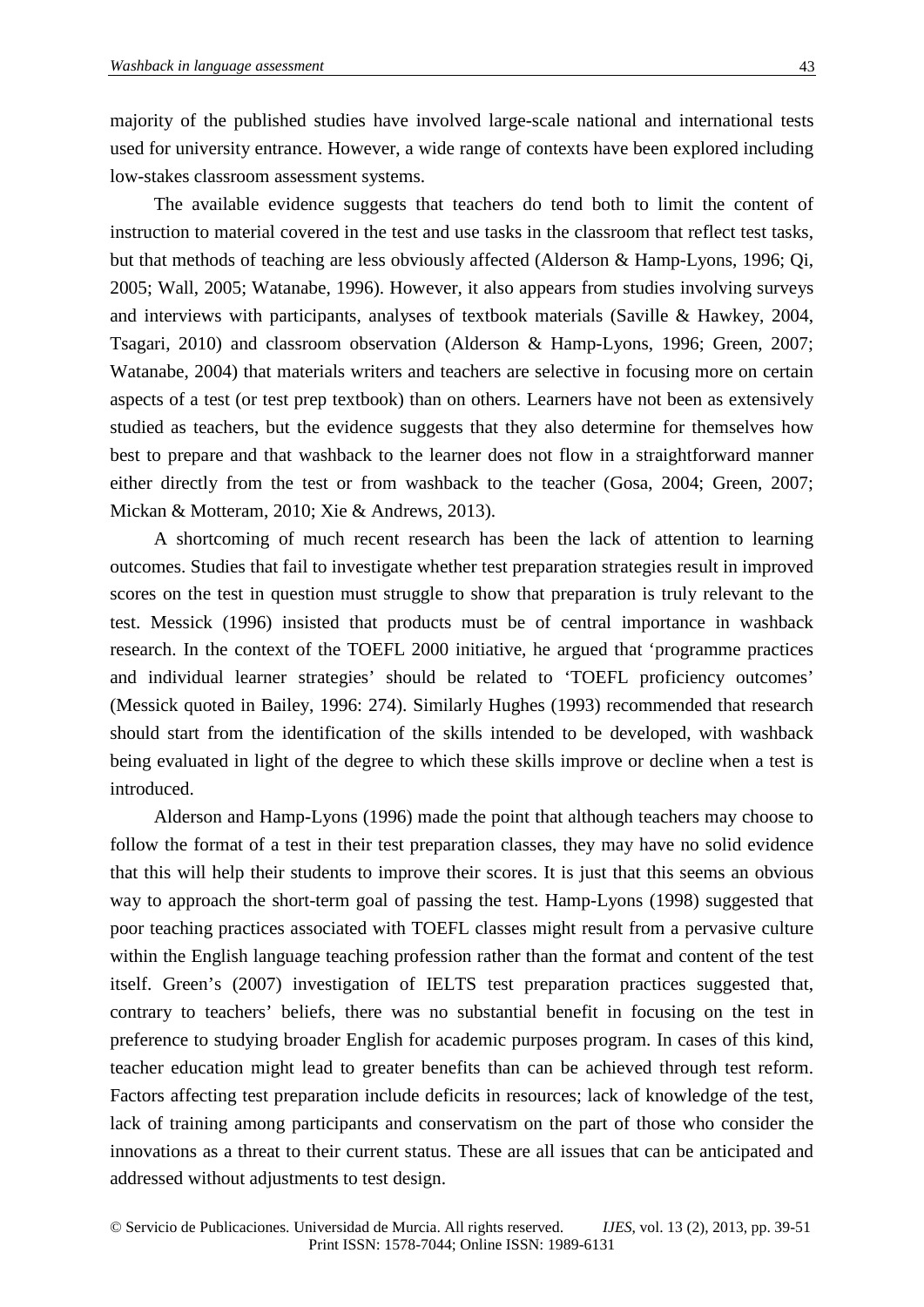# **4. DEVELOPMENT OF THEORETICAL MODELS OF WASHBACK**

Although simple conceptual models of washback have been developed, washback studies have revealed considerable variability in whether and how teachers, learners and others change their behaviour to address test demands, suggesting that the forces shaping washback interact in more complex ways than is yet well understood. Washback effects would appear to be highly variable and intimately dependent on context. It has proved particularly challenging to separate out and quantify the contributions made by test design, test use and other variables implicated in test preparation. Researchers have struggled to find a suitable theoretical framework to account for the variation they have observed and to uncover the inner workings of the 'black box' of washback.

Hughes (1993) proposed a basic, but influential process model of washback. This made a tripartite distinction between effects on participants (the people affected by the test, e.g. teachers, learners and materials writers), processes (participant actions, e.g. teaching and learning activities) and products (the outcomes of these processes: scores on tests, courses, teaching materials etc.). Bailey (1996) further developed this model, representing the relationships between the elements in the form of a diagram.

Green (2007), building on the work of Hughes (1993) and Bailey (1996), expanded on this model to outline the relationships between i) test design considerations as a key determinant of washback direction mediated by both ii) participant values, motivations and resources as the major determinants of washback variability and iii) the perceived importance and difficulty of the test as key determinants of washback intensity. As ii) and iii) are governed by social and individual differences, participants in the same general context may be affected by a test in different ways.

Criticising a lack of attention to test design in some washback studies and a lack of explicit statements of intended washback on the part of test providers, Green (2007) underlined the importance of detailed analysis of the test instrument and an evaluation of its congruence or (adopting a term used by Resnick & Resnick, 1992) *overlap* with the planned curriculum.

While language testing as a field has always been concerned with matters of test design, researchers have had to look elsewhere for insights into the attitudes and motivations of teachers and learners in order to uncover how individual differences affect washback. A good deal of the washback research into participants has been descriptive and exploratory. Some researchers have proposed models (e.g. Burrows, 2005, and Shih, 2007) that map out the flow of influences that bring washback effects about. Others have looked to established theories of learning and motivation to predict and account for washback phenomena.

Wall (2005) pioneered the use of innovation theory (Henrichsen, 1989, Fullan, 2001) to account for the ways in which teachers respond to new tests, integrating washback with evaluative research into curricular change. Wall's findings pointed to the need for testing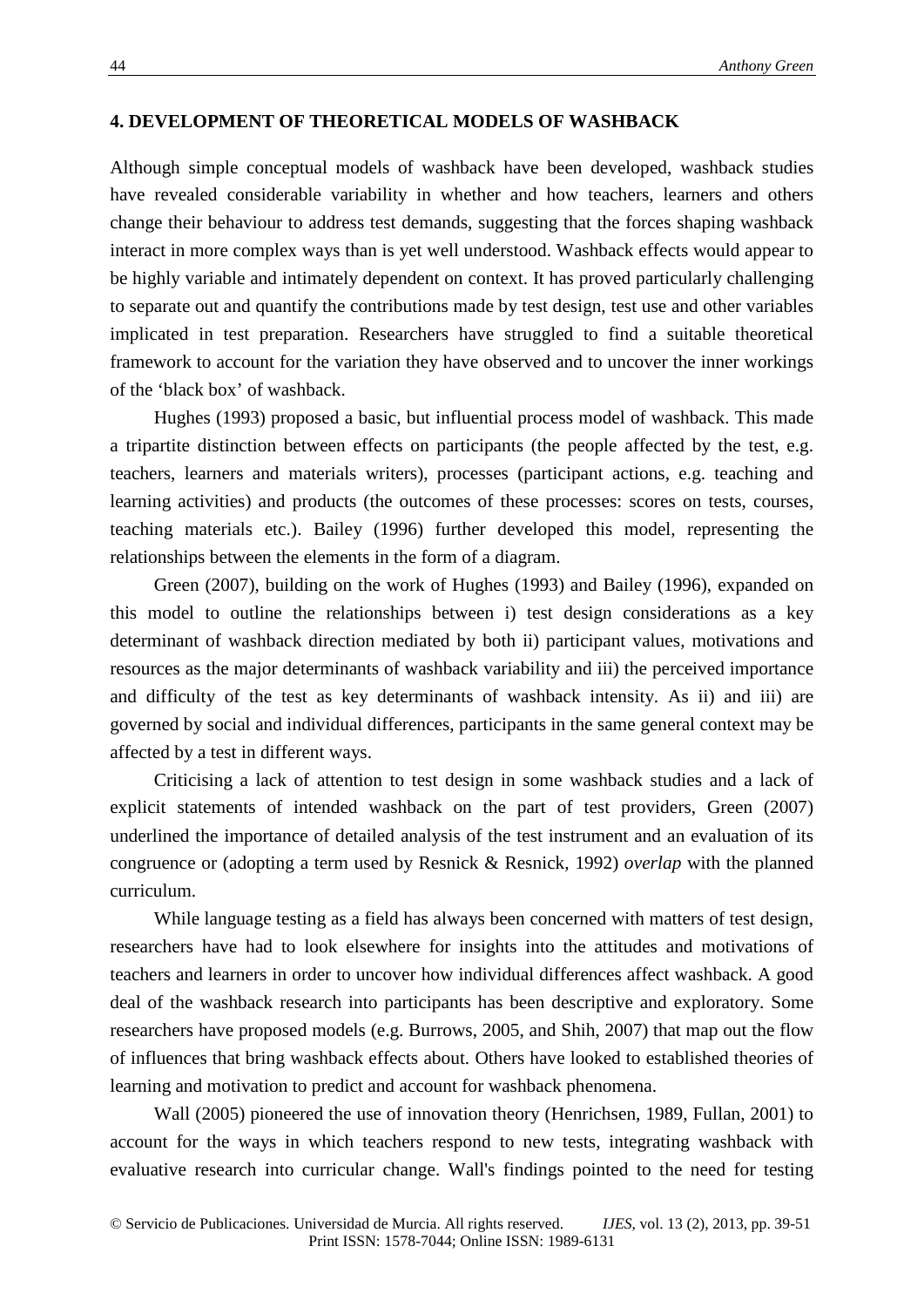innovations to take account of local conditions, to allow time for adaptation, and to recognise that new ideas would be assimilated and interpreted in many different ways by participants. Investigating the effects on learners and learning, Green (2007) located washback within a model of second language learning based on Skehan (1989), incorporating phenomenographic theories of deep and surface approaches to learning (Entwistle, 1988) and measures of test anxiety (Horwitz, Horwitz & Cope, 1986). His findings suggested a relatively limited role for test preparation in determining score outcomes. Xie and Andrews (2013) employed expectancy-value motivation theory (Jacobs & Eccles, 2000) to develop a statistical model tracing how test takers' perceptions of the design and use of a test impacted on their preparation practices. They found that learners perceptions of both test design and test use influenced (self-reported) test preparation practices, but were unable to identify which played the greater role.

The insight that washback is shaped by participants has brought increasing integration of washback into more general theories of teaching and learning. This is an important step towards both a fuller understanding of how and why participants engage in test preparation and a greater appreciation for the role of assessment in language learning.

## **5. AN AGENDA FOR LANGUAGE TEST DEVELOPERS**

Where test developers build tests for use in educational settings, they must take account of the likely and actual consequences of their use: including their washback. This section suggests ways in which developers may take account of washback when designing and validating a test.

# **5.1. Test design**

Washback research often begins from the intentions of the test developers or policy makers. Research questions focus on whether the effects associated with use of the test are in line with what was intended. Qi (2005), for example, interviewed policy makers to learn what kinds of teaching and learning they hoped would characterise test preparation classes. This can help to establish the direction of washback (at least from the policy maker's perspective): positive washback is found where teachers and learners behave in ways that are considered desirable. However, there is no theoretical basis for assuming that the intended effects will be the most likely effects of a test.

An appropriate starting point for test developers would therefore seem to be an explicit statement of the relationship between what is tested and what, considering the purpose of the test, it is intended should be taught: overlap. What forms of test preparation would be appropriate and how can they be encouraged? What inappropriate forms of preparation might be expected and how might these be discouraged. Methods for investigating overlap would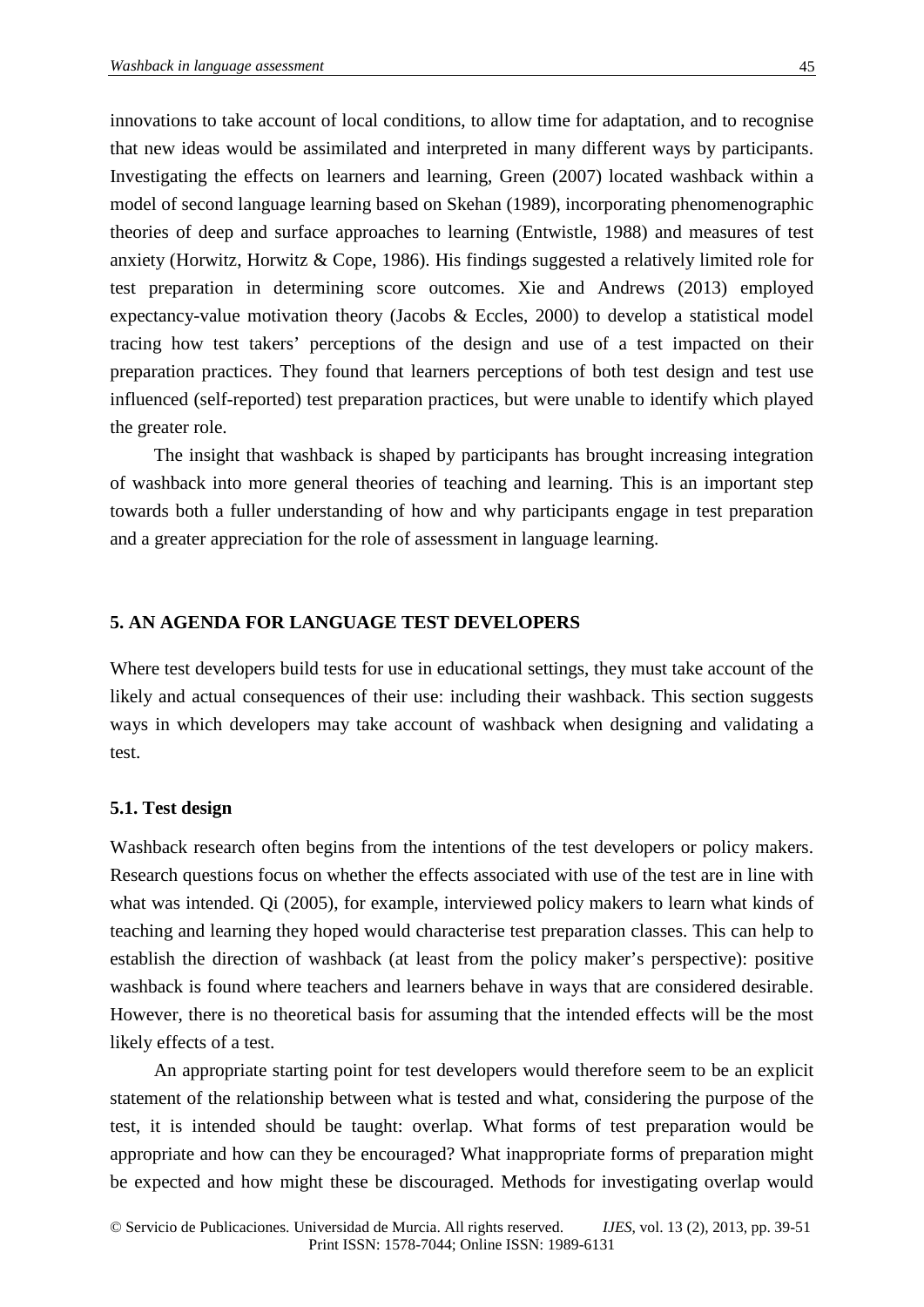embrace most traditional forms of validity enquiry including content analysis and quantitative and qualitative post hoc approaches. These will need to be supplemented by investigation of what has been called 'face validity' or the ways in which key participants view the test and interpret test demands. This is because it is the participants' perspective rather than the test developer's that is more likely to determine washback. Discrepancies between perceptions of overlap on the part of different stakeholders may help to explain washback findings and inform the development of procedures for improving the effects of a test on related educational systems.

From the test provider's standpoint, sound test design is the starting point for encouraging behaviours that are compatible with the aims of the test. Wide and unpredictable sampling of target skills in the test may, as Hughes (1989) suggested, encourage teachers and learners to cover a wide range of skills in their classes. This will be more likely to come about if the test provider informs participants about test content, publicises the theoretical basis for the test and trains teachers in effective forms of preparation. Provision of feedback on test performance with suggestions on ways of developing targeted skills can also help teachers to focus on developing these abilities in their students. There would seem to be particular benefits in involving teachers in test design and development and in communicating the aims of the test to their colleagues.

# **5.2. Washback variability and intensity**

As apparent preconditions for washback, participant knowledge of test demands, beliefs regarding the value of success and assessments of the level of challenge posed must be investigated, whether as a preliminary phase of validation research or as necessary background to a testing innovation. What is needed is a rich understanding of the role of the test in its social context or contexts, especially where a test is to be used in different settings. Issues of particular relevance may include

- Setting: Who are the key participants in the context where the test will be used? What investment do they have in the decisions associated with the test? What roles do tests perform within the local culture?
- Test use: Is the test equally valued by participants? What stakes are associated with test success? How difficult is the test perceived to be? Are alternatives available to test takers?
- Beliefs about teaching and learning: What do teachers and learners believe to be effective strategies for learning a language? Do they see these beliefs as compatible with the demands of the test? What pressures exist to encourage test preparation practices? What local precedents exist for approaches to test preparation?
- Knowledge of the test: How much do the participants actually know about the test? What misconceptions do they have?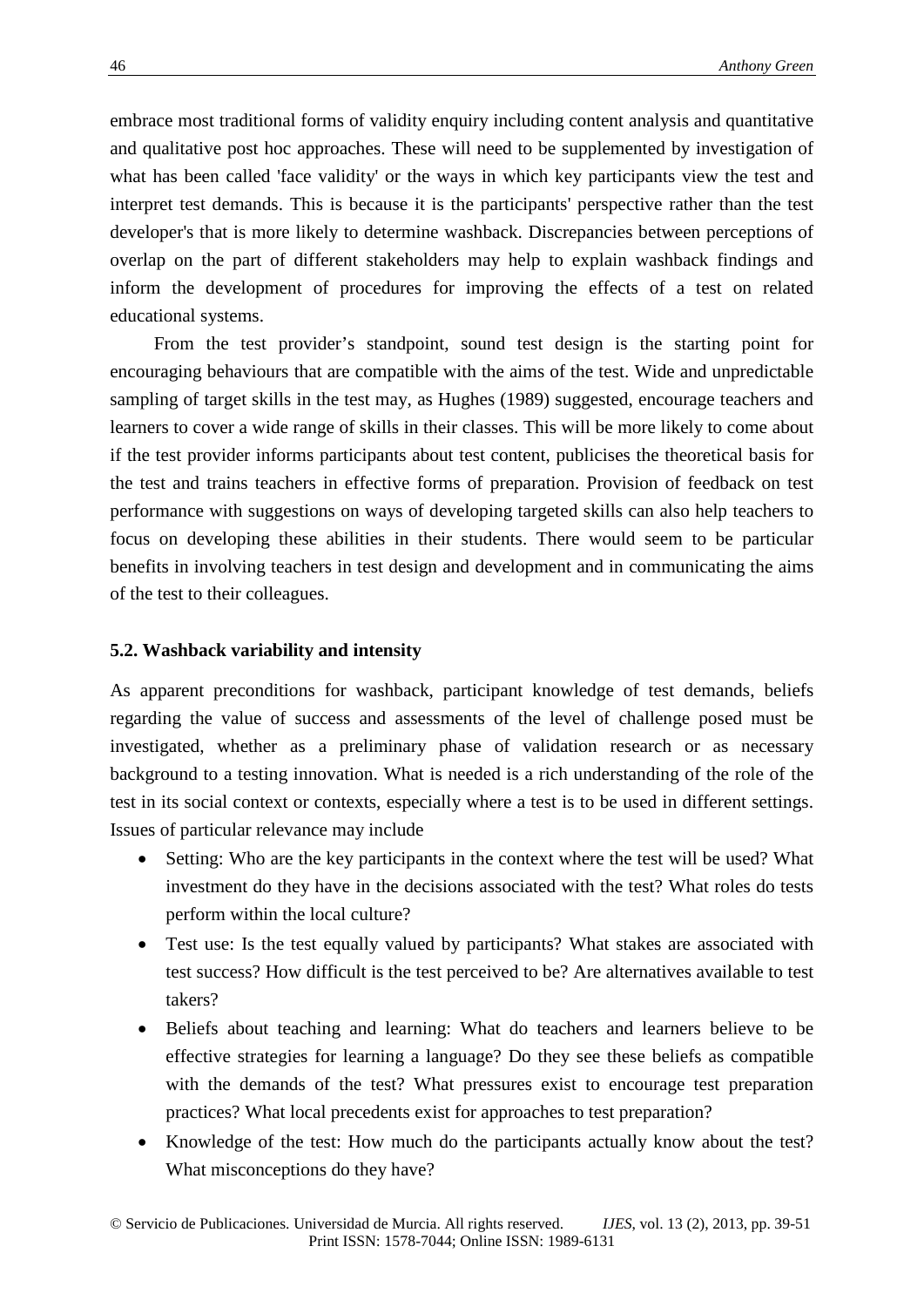- Resources: What resources do participants have to prepare for the test? What resources are they prepared to commit to bring about success? Do teachers have enough training in the requisite language skills and teaching methodologies? What materials exist to support test preparation?
- Beliefs about testing: What other tests and assessments are participants familiar with? How do they respond to the use of tests? What part have tests played in their lives?
- Interactions between participants: How do participants learn about the test? What information do they pass on to other participants? How do other participants encourage them to prepare for the test?

Evidence relating to issues of this kind accessed from documentary sources, surveys and interviews should help test developers to form a picture of how washback is likely to manifest itself in a local setting, probable sources of variability and differences between settings. There are many possible theories that may provide useful frameworks for this aspect of washback research, although these will inevitably employ theoretical tools beyond those traditionally used in language testing research.

## **5.3. Accessing participant attitudes and processes**

Although surveys and interview methods can certainly provide insights into how participants *believe* they have been affected by a test, Wall and Alderson (1993: 65) argued that direct observation of behaviour in the classroom is also needed to inform interview and questionnaire design and contextualise otherwise incomprehensible responses. Analysis of documents such as textbooks, teacher devised materials, assessment records and student portfolios can provide further evidence of teaching and learning practices.

The timing of any investigation is another important consideration. Washback effects are likely to be greatest when the test date is approaching. Effects may also develop over time as a test becomes embedded in n educational system. Longitudinal research is challenging, but a long term view is likely to be particularly useful in improving our understanding of washback and is crucial where innovation and educational change are involved.

Hughes' (1993) distinction between participants, processes and products offers a basis for deciding which aspects of washback should be the main focus for inquiry. Wall and Alderson (1993) argued the need for clarity in defining dependent variables in washback research and their fifteen washback hypotheses suggest predictions regarding content ('what'), methods ('how'), rate, sequence, degree and depth of teaching and learning as potential process variables for investigation. The distinction between *what* and *how* teachers teach and learners learn has been particularly influential, perhaps because it is easier to observe than rate, sequence, degree or depth. When faced with a test, do teachers teach the same content in different ways or different content using the same methods as in their non-test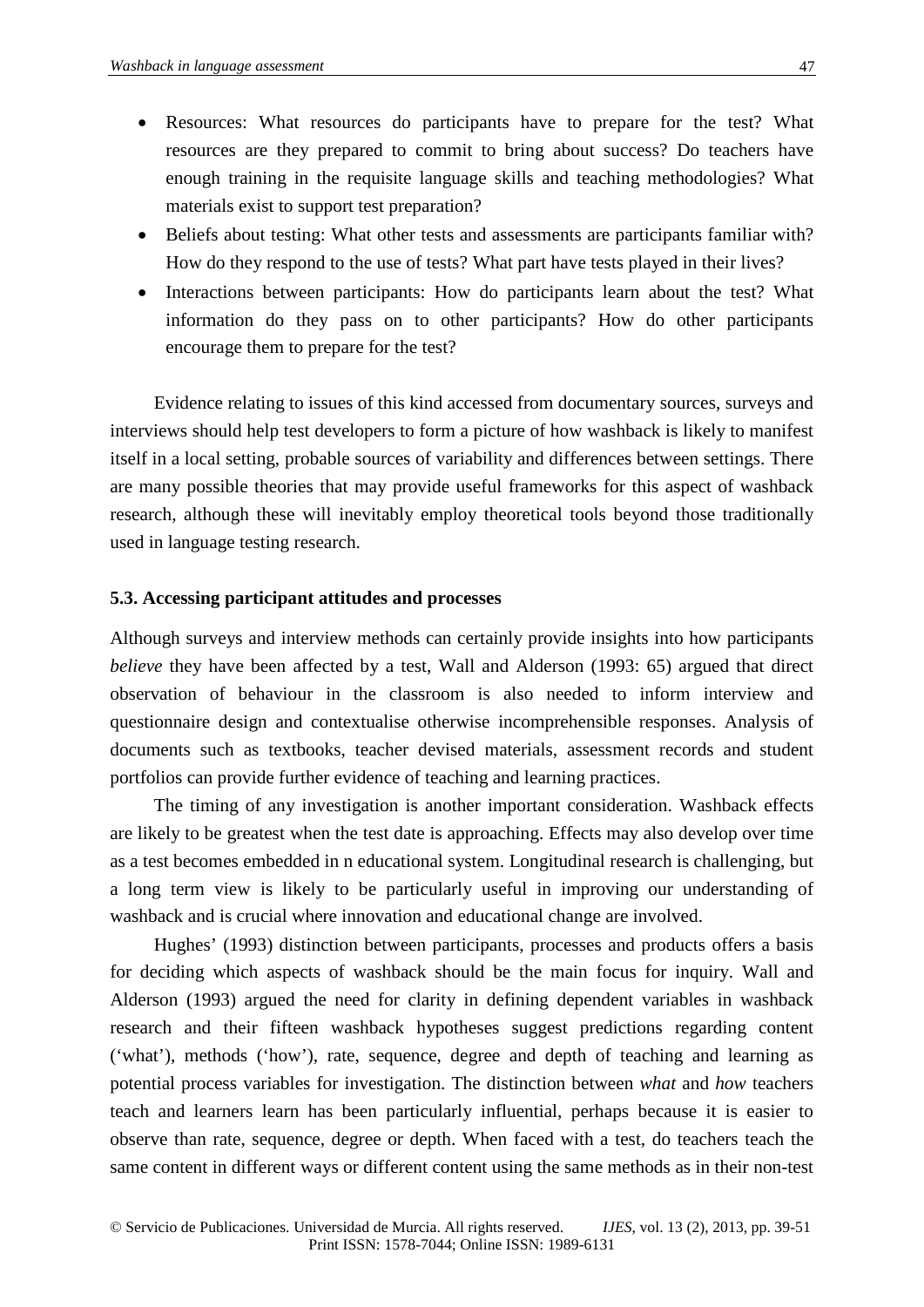classes? However, in future research a clearer basis needs to be found for deciding which aspects of participant behaviour should be categorised under each heading.

A promising line of inquiry that should shed light on the role of cultural difference might be to conduct washback studies across settings.

## **5.4. Accessing outcomes**

Hughes (1993) argued that the 'ultimate washback objective' of an English language test will be 'the English skills that candidates develop' (p. 5). The measure of washback of greatest interest will be the extent to which criterion abilities improve as a result of test preparation. Wall (2000) acknowledges that "what is missing [in washback research] are analyses of test results which indicate whether learners have learned more or learned better because they have studied for a particular test" (p. 502). The reasons for the lack of consideration given to test results include the problems of comparing non-equivalent, often temporally distant groups and the selection of alternative outcome measures. Improvements in scores may imply no more than test wiseness. Robust designs will therefore include the use of at least one alternative measure of the skills under investigation. However, new tests are inevitably accompanied by other changes, making it difficult to establish the contribution made by the test. It can also be very challenging to find alternative measures of skills that do not suffer from the same limitations as the test under study.

 When test data is combined with descriptions of test preparation practices, comparisons can more readily be drawn between those practices which result in increased test scores and those which do not. Where test scores improve in line with criterion abilities, judged by other measures, positive washback is implied. Where test scores improve, but criterion abilities do not, the washback is likely negative. Where preparation practices fail to boost either test scores or criterion abilities, we might look to other variables such as participant beliefs or availability of resources to explain the outcomes.

# **6. CONCLUSIONS: IMPLICATIONS OF WASHBACK RESEARCH**

Washback research has suggested that the issue facing educators is not so much the influence of tests *on* teaching and learning, as an interaction *between* tests, teaching and learning. This interaction has as many implications for educational administration, text book development, teacher training and resourcing as for test development and revision.

The identification of needs in relation to communication between test providers and other stakeholders is one likely outcome of researching washback. As research reveals the ways in which participants understand a test and their beliefs about what is required to perform well, test developers and other stakeholders can work to address the issues that emerge. Greater involvement of administrators, textbook writers, teachers, and even learners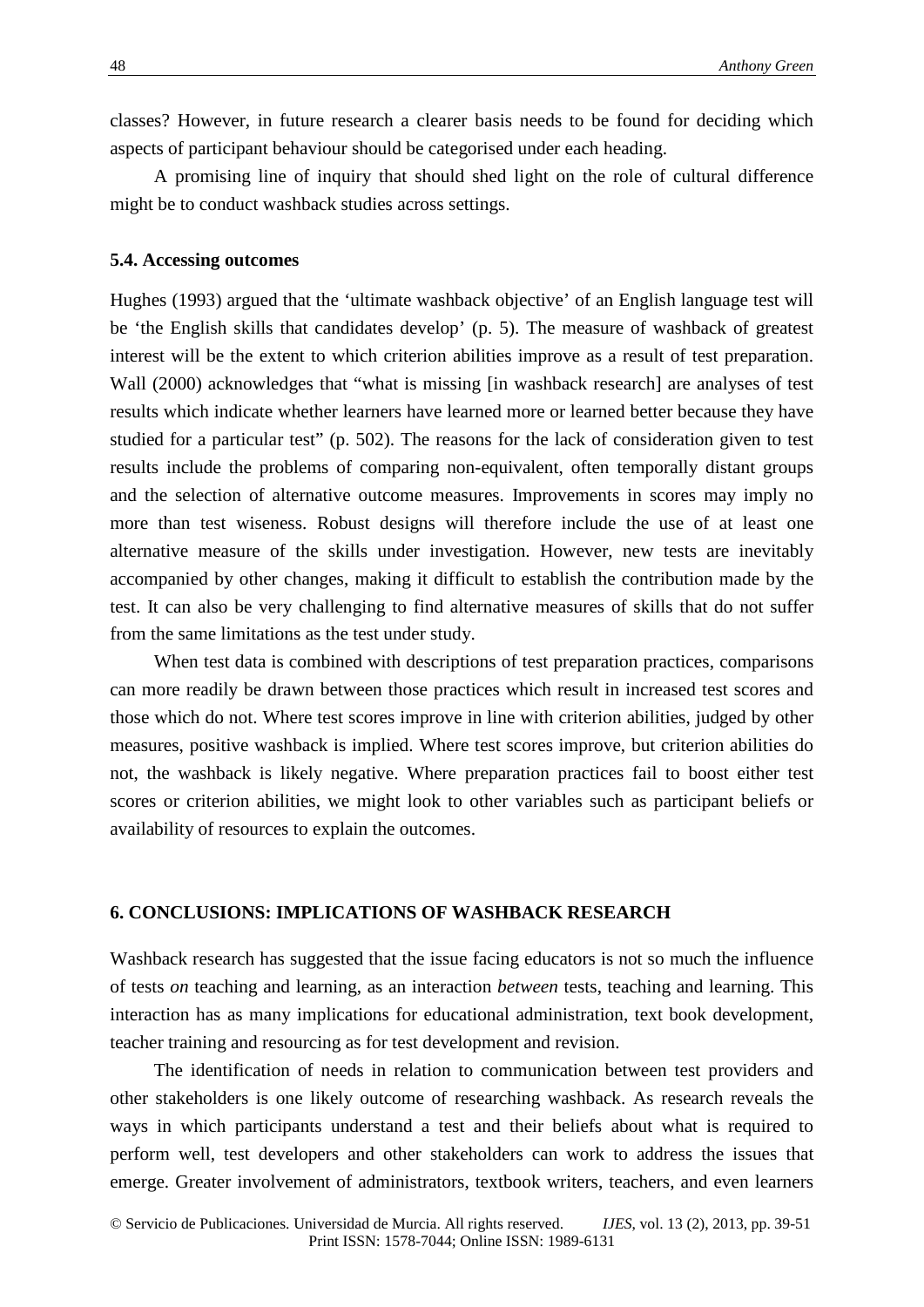in test development processes may help to improve the coherence and integration of testing and teaching.

Better understanding of how washback occurs in teaching and learning processes can help to inform targeted intervention. If, for example, teachers are failing to integrate speaking activities into their classes in response to the introduction of speaking tests, causes can be sought in test design (is too little weight given to speaking skills? is the speaking section too easy?) or in pedagogic systems (do teachers lack training in teaching speaking?). If causes are correctly identified, suitable changes can be introduced (test revision, teacher training).

Research evidence can be a powerful tool for encouraging participants to reconsider their current practices. If it can be demonstrated that a fixation with test formats not only leads to tedious and repetitive classroom activities, but also that these are less effective than more interesting and engaging activities at improving test scores, teachers and learners may be less resistant to adopting new approaches. If, on the other hand, teaching to the test is educationally problematic, but successful at improving scores, this would call the test's validity into question and would suggest to the developers and users that the test may need reform.

Washback research has given us some new insights into how tests are used and how they are accommodated in a wide range of educational settings. Major projects instigated by large testing organisations such as IELTS and TOEFL have established washback research as an important element in building arguments to support assessment use. As part of a growing concern for the consequences of testing and social impacts, the investigation of washback is now well embedded among routine validation activities.

It is very clear that washback, like other forms of evidence in our field, has to be considered in relation to specific contexts of test use. This is because local factors can interact with tests to bring about very different effects. We have learned a good deal about teacher perceptions and practices and are beginning to understand some of the reasons for differences between individual teachers in the kinds of effects they experience. On the other hand, we still understand rather less about the roles of other participants such as course leaders, policy makers, textbook writers and even learners (perhaps the most important participants of all). Clearer lines of evidence are now needed linking particular practices to test characteristics and linking what is done in class to test scores and other learning outcomes.

#### **REFERENCES**

- Alderson, J.C. & Hamp-Lyons, L. (1996). TOEFL preparation courses: A study of washback. *Language Testing, 13*(3), 280-297.
- Alderson, J. C., & Wall, D. (1993). Does washback exist? *Applied Linguistics, 14*(2), 115-129.
- Bachman, L. F., & Palmer, A. S. (2010). *Language Assessment in Practice*. Oxford: Oxford University Press.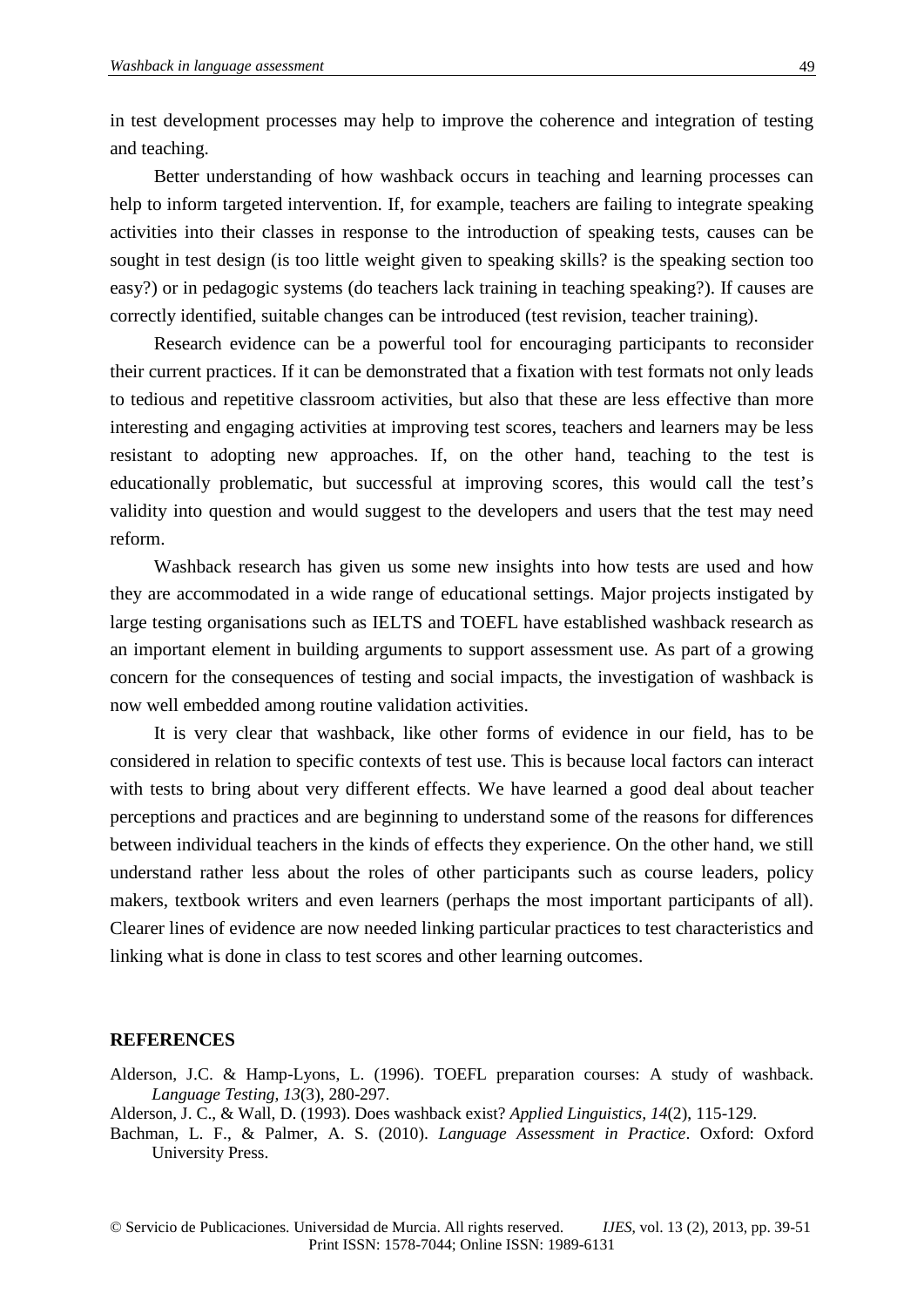- Bailey, K. M. (1996). Working for washback: A review of the washback concept in language testing. *Language Testing, 13*(3), 257-279.
- Burrows, C. (1998). Searching for Washback: An investigation of the impact on teachers of the implementation into the Adult Migrant English Program of the assessment of the Certificates in Spoken and Written English. Unpublished PhD thesis, Macquarie University.
- Burrows, C. (2004). Washback in classroom-based assessment: A study of the washback effect in the Australian adult migrant English program. In L. Cheng, Y. Watanabe, & A. Curtis (Eds.), *Washback in Language Testing: Research Contexts and Methods* (pp. 113-128). Mahwah, NJ: Lawrence Erlbaum Associates.
- Chapman, D. W., & Synder, C. W. (2000). Can high-stakes national testing improve instruction: Reexamining conventional wisdom. *International Journal of Educational Development, 20*, 457-474.
- Cheng, L. (2005). *Changing language teaching through language testing: A washback study. Studies in language testing, 21*. Cambridge: Cambridge University Press.
- Cheng, L., Watanabe, Y., with Curtis, A. (2004). *Washback in language testing: Research contexts and methods*. Mahwah, NJ: Lawrence Erlbaum Associates.
- Cronbach, L.J. (1963). Course improvements through evaluation. *Teachers College Record, 64*, 672- 683.
- Crooks, T.J. (1988). The impact of classroom evaluation practices on students. *Review of Educational Research*, *58*(4), 43-481.
- Entwistle, N. (1988). *Styles of Learning and Teaching*. London, David Fulton
- Fullan, M. (2001). *The New Meaning of Educational Change* (3<sup>rd</sup> ed.). London: Cassell.
- Green, A. (2007) *IELTS Washback in Context: Preparation for academic writing in higher education. Studies in Language Testing 25.* Cambridge: Cambridge University Press.
- Henrichsen, L. E. (1989). *Diffusion of innovations in English language teaching: The ELEC effort in Japan, 1956–1968*. New York: Greenwood Press.
- Herbert, A. (Ed.). (1889). *The Sacrifice of Education to Examination: Letters from All Sorts and Conditions of Men*. London, Williams & Norgate.
- Hughes, A. (1988). Introducing a needs-based test of English language proficiency into an Englishmedium university in Turkey. In A. Hughes (Ed.), *Testing English for university study. ELT Documents #127* (pp. 134-146). Modern English Publications in association with the British Council.
- Hughes, A. (1989). *Testing for Language Teachers*. Cambridge: Cambridge University Press.
- Hughes, A. (1993). *Washback and TOEFL 2000*. Unpublished manuscript, University of Reading.
- Khaniya, T. R. (1990). The washback effect of a textbook-based test. *Edinburgh Working Papers in Applied Linguistics, 1*, 48-58.
- Madaus, G.F. (1988). The influence of testing on the curriculum. In L. Travers (Ed.), *Critical Issues in Curriculum* (pp. 83-121). Chicago: Chicago University Press.
- Mehrens, W.A. (1998). Consequences of assessment: What is the evidence? *Education Policy Analysis Archives, 6*(13), 1-30.
- Messick, S. (1996). Validity and washback in language testing. *Language Testing*, *13*(3), 241-256.
- Mickan, P. & Motteram, J. (2008) An ethnographic study of classroom instruction in an IELTS preparation program. In IELTS Research Reports, Volume 8. Canberra: IELTS Australia.
- Mickan, P. & Motteram, J. (2010) The preparation practices of IELTS candidates: Case studies In IELTS Research Reports, Volume 10. Canberra: IELTS Australia
- Morrow, K. (1986). The evaluation of tests of communicative performance. In M. Portal (Ed.), *Innovations in Language Testing* (pp. 1-13). London: NFER/Nelson.
- Pearson, I. (1988). Tests as levers of change (or 'putting first things first'). In D. Chamberlain & R. Baumgartner (Eds.), *ESP in the classroom: Practice and Evaluation* (pp. 98-107). London: Modem English Publications in association with the British Council.
- Qi, L. (2005). Stakeholders' conflicting aims undermine the washback function of a high-stake test. *Language Testing, 22*(2), 142-173.
- Resnick, L.B., & Resnick, D.P. (1992). Assessing the thinking curriculum: New tools for educational reform. In Gifford, B.G. and O'Conner, M.C. (Eds.), *Changing Assessments: Alternative views of Aptitude, Achievement and Instruction* (pp. 37-75). Boston: Kluwer Academic Publishers.